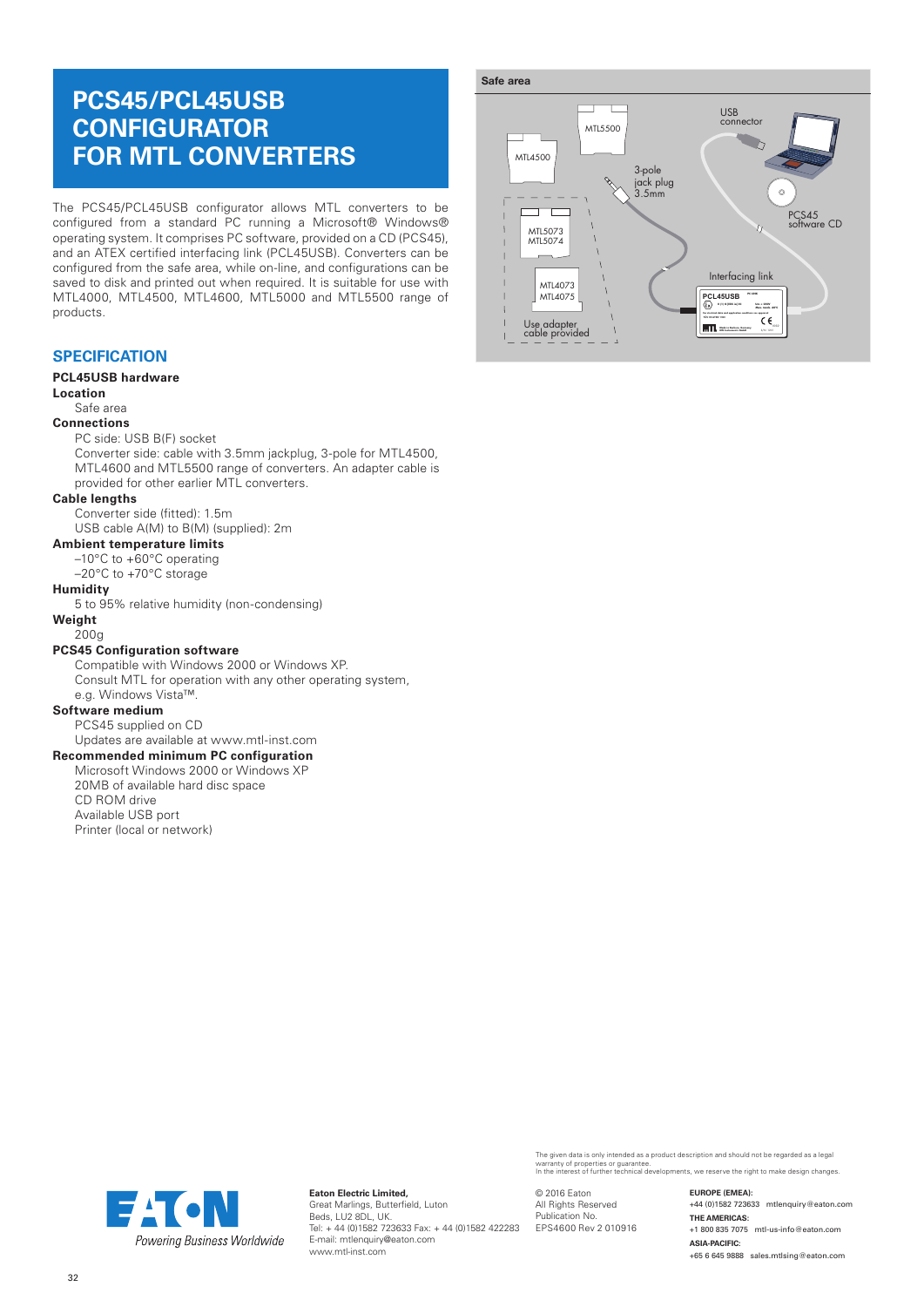# **CUSTOM, STANDARD AND UNIVERSAL BACKPLANES FOR EASY DCS INTEGRATION**

- **• Total flexibility • Special functions**
- **• Reduce wiring • Signal conditioning**
	-
- **• Simplify installation • HART® integration**

The MTL4500/MTL4600 range of backplanes, enclosures and other accessories provide comprehensive, flexible and remarkably compact mounting facilities for system vendors, original equipment manufacturers and end users alike.

#### **CUSTOMISED BACKPLANES**

Eaton provides a complete design and manufacturing service for MTL customised backplanes. Customised backplanes give the vendors and users of process control and safety systems the opportunity to integrate MTL4500/MTL4600/HART® modules directly into their system architecture. As there are no hazardous-area circuits on the backplanes, customised versions can be produced without the need for IS certification, so simplifying design and lowering costs.

#### **UNIVERSAL CUSTOM BACKPLANES**

The 'universal' backplane allows a fast and economic approach to providing a custom interface. Where tight time schedules exist, the backplane can be installed to allow the panel building and wiring to be completed. The customised adapter card can then be plugged in at any time up to integrated test.

#### **ADAPTER CARDS**

Adapter cards already exist for many of the DCS companies. In addition there is a range of general purpose cards that offer reduced wiring for use with specific MTL modules. These are also available in left- and right-hand versions to ease panel wiring.

#### **STANDARD MTL BACKPLANES**

Standard MTL backplanes are available to accommodate 4, 8, 16, or 24 modules using screw-clamp connectors for the safe-area circuits. On an individual backplane, any module can be plugged into any position and module types can be mixed. For 8-, 16- and 24-way backplanes, screw-clamp connectors which plug into the backplanes provide primary and secondary 24V dc power supplies. Power to several 8 or 16-way backplanes can be interconnected to reduce and simplify wiring – see instruction manual INM4500/INM4600 for details.

#### **MTL CPS STANDARD BACKPLANES**



#### **OPTIONAL ACCESSORIES**

Optional accessories include colour coded tagging strip kits for all three sizes of backplane and earth rail kits for 8 and 16-way versions. Mounting accessories are available for surface (all backplanes), T-section and G-section DIN-rail (8- and 16-way versions), and a horizontal plate for mounting 24-way backplanes in 19-inch racks.

#### **WEATHERPROOF ENCLOSURES**

Weatherproof enclosures are available for applications where separate safe–area enclosures are required for backplanes with modules. Available to accommodate one 4-way or one 8-way backplane, they are manufactured from GRP giving protection against dust and water to IEC529:IP65. The lids are made from transparent high-strength polycarbonate so that LEDs, switches, etc, on the tops of the modules are easy to see.

#### **DCS VENDORS/SYSTEMS SUPPORTED:**

**ABB Automation**

S100, INFI90, S800 **Emerson** Delta V, M Series, S Series

**GE Bently-Nevada HIMA**

#### HIMax

**Honeywell**

PMIO, C200, C300, UPIO, Safety Manager, USIO

**Rockwell Automation**

ICS Triplex, Plantguard

## **Schneider Electric**

Foxboro I/A, Triconex Trident/Tricon, Modicon

**Siemens** ET200, S7

**Yokogawa** Centum R3, VP, Prosafe RS, CS3000

**MOUNTING KITS ACCESSORIES Backplane model no. Number of modules Safe-area connections Surface DIN–rail (T or G) 19–inch rack Earth–rail kit Tagging strip kit Spare fuse pack** CPS04 | 4 |Screw–clamp | SMS01 | DMK01 | – | – | – | FUS1.0ATE5 CPS08 | 8 |Screw–clamp | SMS01 | DMK01 | - | ERK08 | TSK08 |FUS1.0ATE5 CPS16 | 16 |Screw–clamp | SMS01 | DMK01 | - | ERK16 | TSK16 FUS2.0ATE5 or FUS2.5ATE5 CPS24 | 24 |Screw–clamp | SMS01 | DMK01 | HMP24 | – | TSK24 |FUS4.0ATE5



**Eaton Electric Limited,** Great Marlings, Butterfield, Luton Beds, LU2 8DL, UK. Tel: + 44 (0)1582 723633 Fax: + 44 (0)1582 422283 E-mail: mtlenquiry@eaton.com www.mtl-inst.com

© 2016 Eaton All Rights Reserved Publication No. EPS45-46 backplane Rev 6 010916

The given data is only intended as a product description and should not be regarded as a legal<br>warranty of properties or guarantee.<br>In the interest of further technical developments, we reserve the right to make design cha

**EUROPE (EMEA):**  +44 (0)1582 723633 mtlenquiry@eaton.com **THE AMERICAS:** +1 800 835 7075 mtl-us-info@eaton.com **ASIA-PACIFIC:**  +65 6 645 9888 sales.mtlsing@eaton.com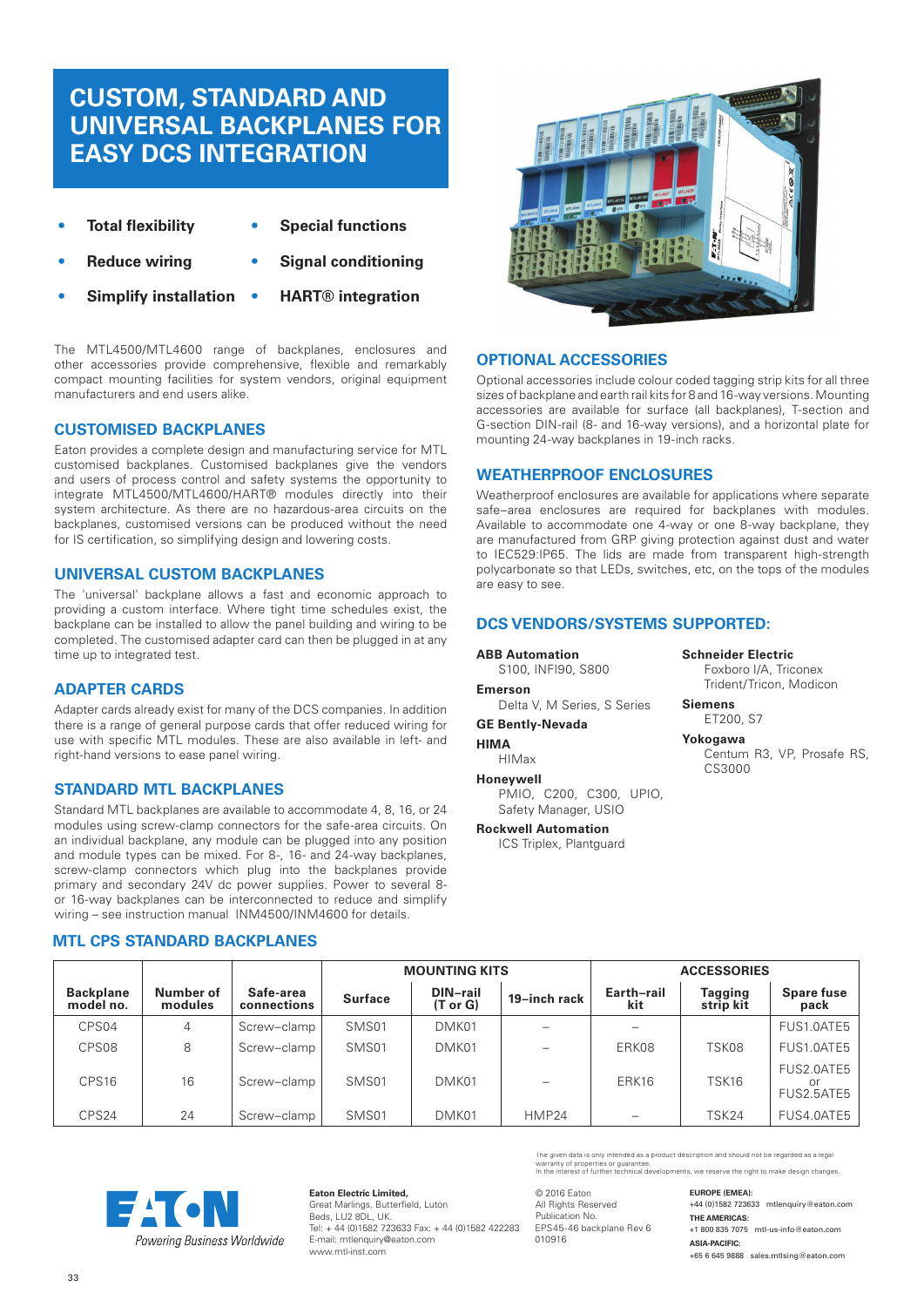#### **CPS BACKPLANE DIMENSIONS (mm)**



CPS24

#### **Power requirements, Vs**

21V dc to 35V dc through plug-in connectors

#### **Safe–area connections**

 $CPS: 2.5mm<sup>2</sup>$  screw-clamp terminals – 6 positions per module **Weight (without modules or accessories)**

| CPS04: | 96q  |
|--------|------|
| CPS08: | 225g |
| CPS16: | 419a |
| CPS24: | 592g |

#### **HMP24 - 19" RACK MOUNTING PLATE FOR CPS24**



#### **BACKPLANE ACCESSORIES**



**SCK45 - backplane clips** 



10 x strip of four

**MCK45 - backplane clips** 



16 x strip of two



#### **Eaton Electric Limited,** Great Marlings, Butterfield, Luton Beds, LU2 8DL, UK. Tel: + 44 (0)1582 723633 Fax: + 44 (0)1582 422283 E-mail: mtlenquiry@eaton.com www.mtl-inst.com

© 2016 Eaton All Rights Reserved Publication No. EPS45-46 backplane Rev 6 010916

**EUROPE (EMEA):**  +44 (0)1582 723633 mtlenquiry@eaton.com **THE AMERICAS:** +1 800 835 7075 mtl-us-info@eaton.com **ASIA-PACIFIC:**  +65 6 645 9888 sales.mtlsing@eaton.com